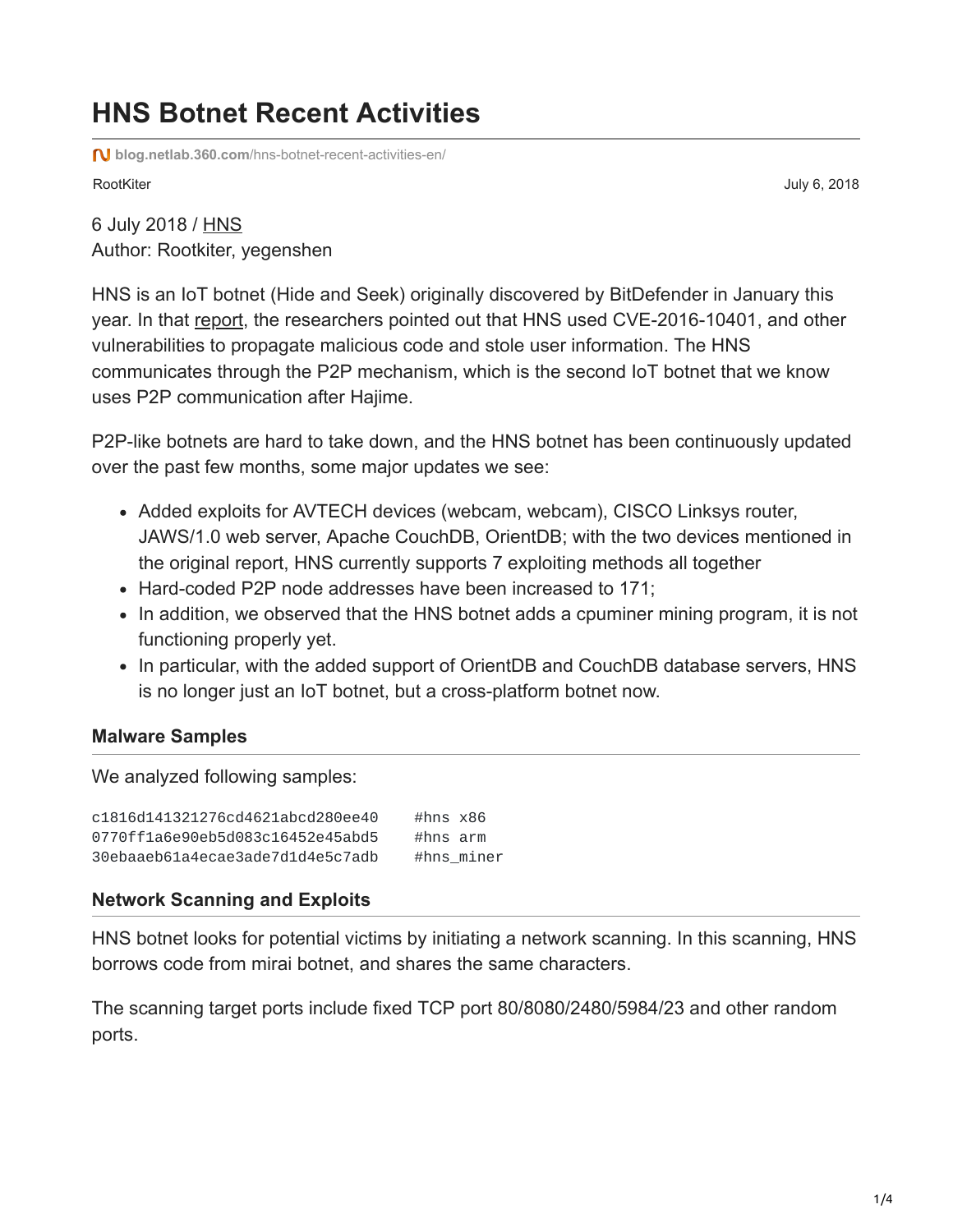```
HIBVTE(dport\_pool[0]) = 0x50;// tcp-80
dport_pool[1] = 0x901Fu;<br>dport_pool[1] = 0x8009u;<br>dport_pool[5] = 0x6017;
                                             // tcp-8080
                                             77 tcp-2480
                                             // tcp-5984
HIBVTE(dport\_pool[2]) = 0x17;11 tcp-23
HIBVTE(dport\_pool[3]) = 0x17;11 tcp-23
HIBYTE(dport_pool[7]) = dword_20288;
LOBYTE(dport_pool[0]) = dword_20288;
LDBYTE(dport\_pool[2]) = dword_20288;LDBYTE(dport\_pool[3]) = dword_20288;LOBYTE(dport_pool[6]) = dword_20288;
                                             // tcp-[rand_port]
HIBYTE(dport\_pool[6]) = dword_20288;LOBYTE(dport_pool[7]) = dword_20288;
                                             // tcp-[rand_port]
random tmp = maybe hns rand what();
dport = *((_BYTE *)&v47 + 2 * (random_tmp & 7) - 20) | (*((_BYTE *)&v47 + 2 * (random_tmp & 7) - 19) << 8);
if ( !dport )
                                             // if dport==0; dport=rand_num
₹
  for ( i = random_tmp >> 4; (i & 0x3FFF) > 0x2710; i >>= 1)
  dport = ((unsigned _int8)i << 8) | ((i & 0x3FFF) >> 8);
X
```
These ports and their corresponding well known services are:

23 Telnet 80 HTTP Web Service 2480 OrientDB 5984 CouchDB 8080 HTTP Web Service Random-Port NA

HNS will try to implant itself on these ports, utilizing the following exploits. In these exploits, 1 and 2 are listed in bitdefender original report. The other 5 are newly integrated.

- 1. [TPLink-Routers RCE](https://sekurak.pl/tp-link-httptftp-backdoor/)
- 2. [Netgear RCE](https://www.exploit-db.com/exploits/43055/)
- 3. new: [AVTECH RCE](https://www.exploit-db.com/exploits/40500/)
- 4. new: [CISCO Linksys Router RCE](https://vuldb.com/?id.12362)
- 5. new: [JAW/1.0 RCE](https://www.pentestpartners.com/security-blog/pwning-cctv-cameras/)
- 6. new: [OrientDB RCE](https://www.exploit-db.com/exploits/42965/)
- 7. new: [CouchDB RCE](https://www.exploit-db.com/exploits/44913/)

#### **171 Hard-coded P2P peer**

HNS node contacts to other P2P peers with the following 3 methods, in which, 2 and 3 are listed in bitdefender original report.

- 1. From a hard-coded built-in list of 171 peer addresses
- 2. From the command-line args
- 3. From the other P2P peers

These 171 peers will interact during the check-in and following interaction process

The Check-in Process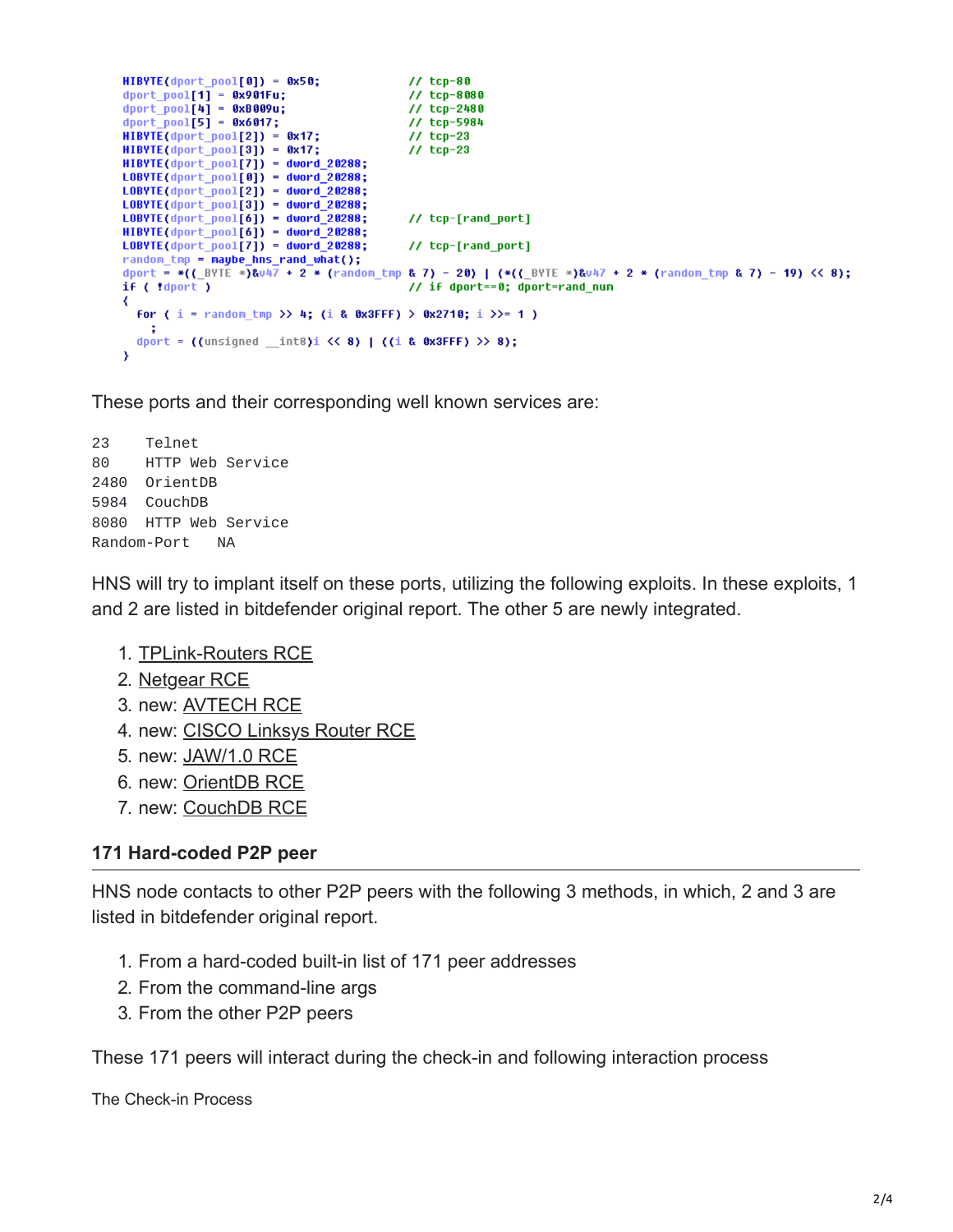When started with no command-line args, HNS node will send lots of UPD check-in packets. IP addresses of these packets are randomized, while some others are set based on the build-in list. Part of the list is shown as follows, with a full list can be seen in the IoC section.

| rodata:0805CF20 stru 805CF20. | db 0DDh, 0D5h, 7Bh, 0FCh; peer ip                    |
|-------------------------------|------------------------------------------------------|
| .rodata:0805CF20              | <b>: DATA XREF: sub 8056800:loc</b>                  |
| .rodata:0805CF20              | ; sub 8056800:loc 805681BTr .                        |
| $.$ rodata:0805 $C$ F20       | db 2Fh, 7Ah<br>; peer_port 221.213.123.252:12154     |
| .rodata:0805CF20              | db 5Ah, 96h, 0CBh, 44h<br>; peer ip                  |
| .rodata:0805CF20              | 90.150.203.68:16063<br>db 3Eh. 0BFh<br>; peer port   |
| .rodata:0805CF20              | db 7Dh, 7Ah, 0Dh, 0D1h<br>; peer ip                  |
| .rodata:0805CF20              | 125.122.13.209:52400<br>db 0CCh, 0B0h<br>; peer port |
| .rodata:0805CF20              | db 0DAh, 6Ch, 18h, 7Eh<br>; peer_ip                  |
| $.$ rodata:0805 $C$ F20       | 218.108.24.126:13876<br>db 36h, 34h<br>; peer port   |
| .rodata:0805CF20              | db 2Ah, 73h, 0F8h, 0Dh<br>; peer_ip                  |
| $.$ rodata:0805 $C$ F20       | 42.115.248.13:7925<br>db 1Eh, 0F5h<br>; peer port    |
| .rodata:0805CF20              | db 1Fh, 0A2h, 90h, 7Fh<br>; peer ip                  |
| .rodata:0805CF20              | 31.162.144.127:15337<br>db 3Bh, 0E9h<br>; peer port  |
| .rodata:0805CF20              | db 1Fh, 0A2h, 0BAh, 0B4h; peer ip                    |
|                               | 01-140-104-100-15007<br><b>AFAL</b>                  |

#### The Interaction Process

HNS has the following characteristics when doing P2P interaction between its nodes:

- The check-in packet is a UDP packet with random length and content. So no significant feature here. The stands out is in the second packet from the upstream nodes, which has a length of 2 and the first byte is the uppercase letter 'O'. In addition, the second byte of the return packet is actually a checksum value calculated from the request packet, so as can also be used to ID HNS communications. The detailed verification algorithm is shown as below.
- After joining into the P2P network, HNS needs to perform address synchronization constantly to ensure nodes connections. This synchronous operation has strong network characteristics. First, the downstream node sends a request packet with the length 1 with content "~" to the upstream node, and then the upstream node replies with a packet of length 8 with the initial letter "^".
- HNS nodes interact frequently and have lots of data exchange. The request packet length is 69 with initial letter "y", and the reply packet has a length of 261 with initial letter uppercase "Y".

The algorithm for service repond packets, based on python 2.7

When sending the following request packet:

```
data_pointer = "5b 02 d7 ff 52 02 61 e9 a5 7e 0b 07 c5 43
5b".replace("","").decode('hex')
```
The expected response packet from the upstream node would be:

```
ack="4f b6".replace(" ","").decode('hex')
```
Where chr(0x4f) is fixed and chr(0xb6) is calculated as follows: